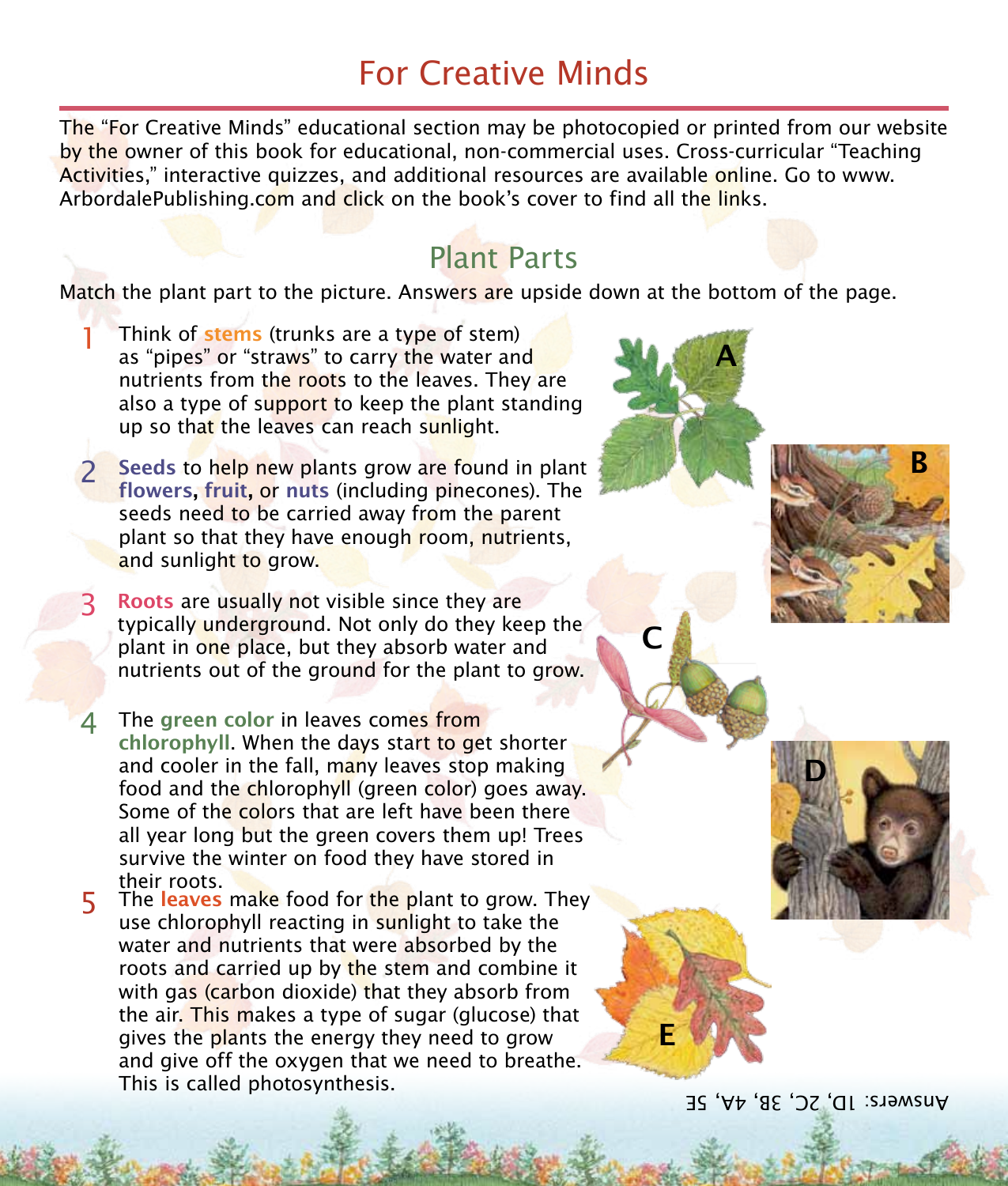### Leaves—The Shape of it All

Leaves come in all shapes and sizes. In the fall, as the weather gets colder, they come in all different colors, too! Leaf shapes include round, oval, diamond-shaped, triangular, long and narrow, fan-shaped, or even mitten-shaped. Some leaves have smooth edges, some have toothed edges, and some are lobed. Match the leaf to its type (answers are upside-down at the bottom of the page):

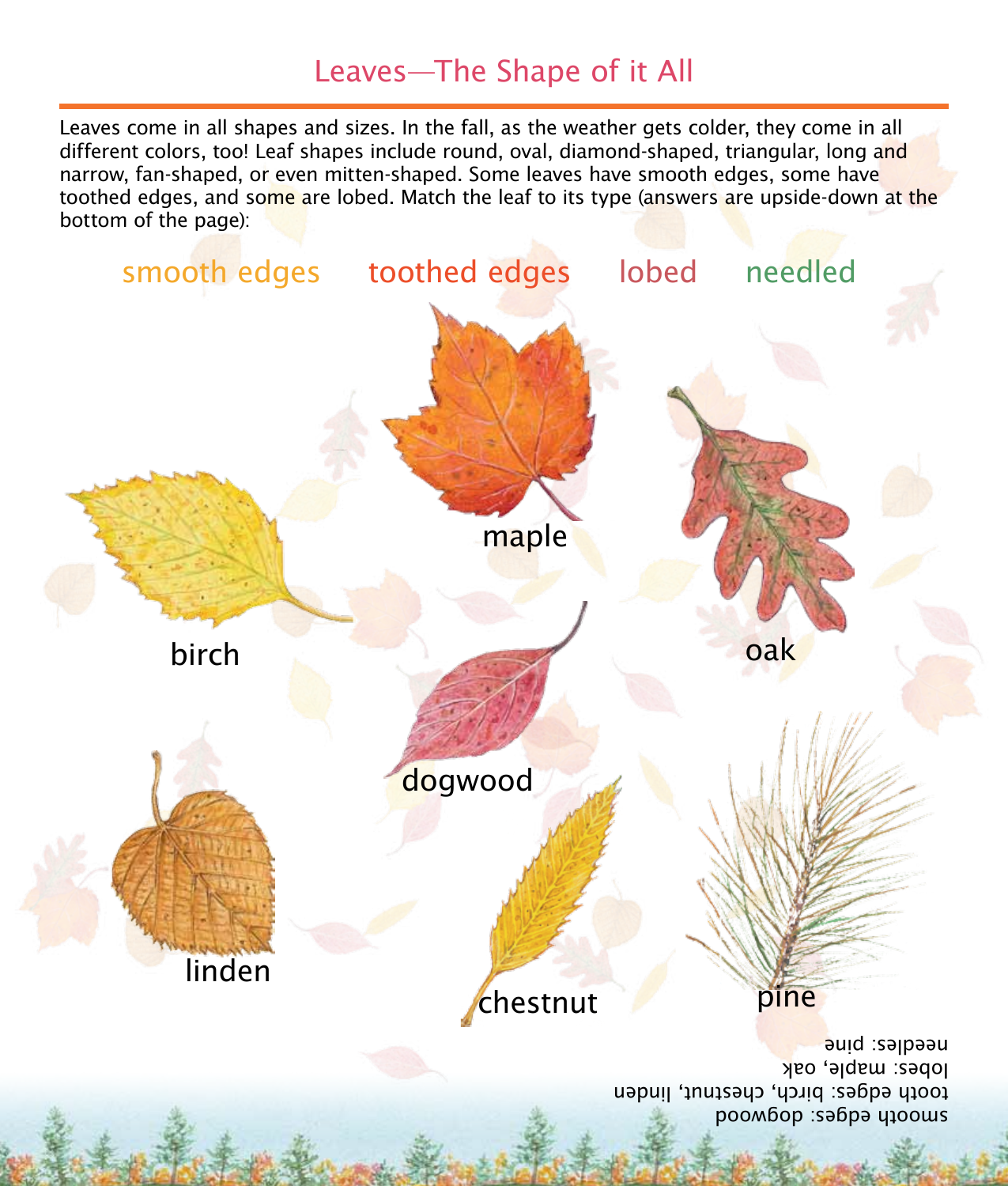## What Good Are Plants?

Plants are producers and are near the bottom of the food chain. Every animal depends on plants to survive – even if the animal doesn't eat the plants themselves! All kinds of animals eat plants. We eat lots of things that come from plants. What are some things that you eat from plants?

Plants give us the oxygen that we need to breathe. Some animals build their shelter in or around plants; or they might use plant material to build their nests. Animals might hide in or around plants to protect themselves from predators or to

wait for prey.

Here are just a few ways that people or animals use some of the trees mentioned in the book.



Birch Deer eat the leaves. Native Americans used the bark for their canoes.

Pine Squirrels **Pine**<br>at the seeds in piner animals<br>houses wood fineconals eat the seeds in pinecones.<br>
Le use the wood pinecones.<br>
houses and furniture. We use the seeds other animals<br>houses wood furnecones.



Maple We eat the syrup on pancakes.

> Quaking Aspen Deer and elk love eating the leaves. Beavers eat aspen, as well as use it for building their homes.

**Oaks** Squirrels and chipmunks eat the acorns. Deer eat all parts of the tree. We use wood for furniture and floors.